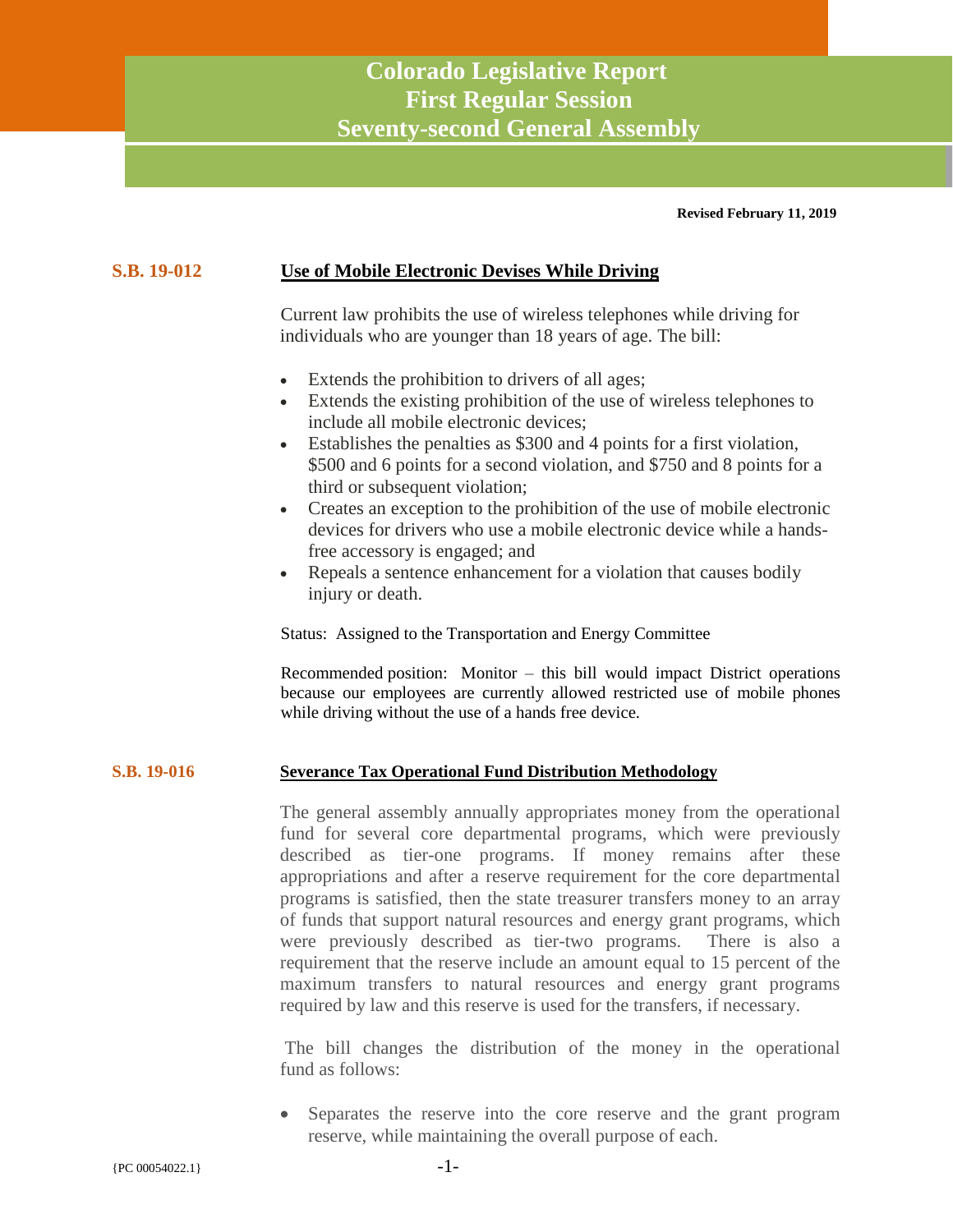- Increases the maximum grant program reserve to 100 percent of the maximum transfers to the natural resources and energy grant programs required by law, which currently is equal to \$36, 378,072.
- Requires the state treasurer to make the transfers to the natural resources and energy grant programs on August 15 after a fiscal year and to base the transfers on actual revenue as opposed to estimated revenue. Money from the grant program reserve may be used for these transfers.
- If all appropriations and transfers have been made and both reserves are full, then the state treasurer is required to transfer any money remaining in the operational fund to the severance tax perpetual base fund.

Status: Passed the Senate. Introduced in the House and assigned to the Energy and Environment and Finance Committees

Recommended position: **Support**

## **S.B. 19-085 Equal Pay for Equal Work Act**

The bill removes the authority of the director of the division of labor standards and statistics in the department of labor and employment (director) to enforce wage discrimination complaints based on an employee's sex and instead permits an aggrieved person to bring a civil action in district court to pursue remedies specified in the bill.

The bill allows exceptions to the prohibition against a wage differential based on sex if the employer demonstrates that a wage differential is based upon one or more factors, including:

- A seniority system;
- A merit system; or
- A system that measures earnings by quantity or quality of production.

The bill prohibits an employer from:

- Seeking the wage rate history of a prospective employee;
- Relying on a prior wage rate to determine a wage rate;
- Discriminating or retaliating against a prospective employee for failing to disclose the employee's wage rate history; and
- Discharging or retaliating against an employee for actions by an employee asserting the rights established by the bill against an employer.

The bill requires an employer to announce to all employee's employment advancement opportunities and job openings and the pay range for the openings. The director is authorized to enforce actions against an employer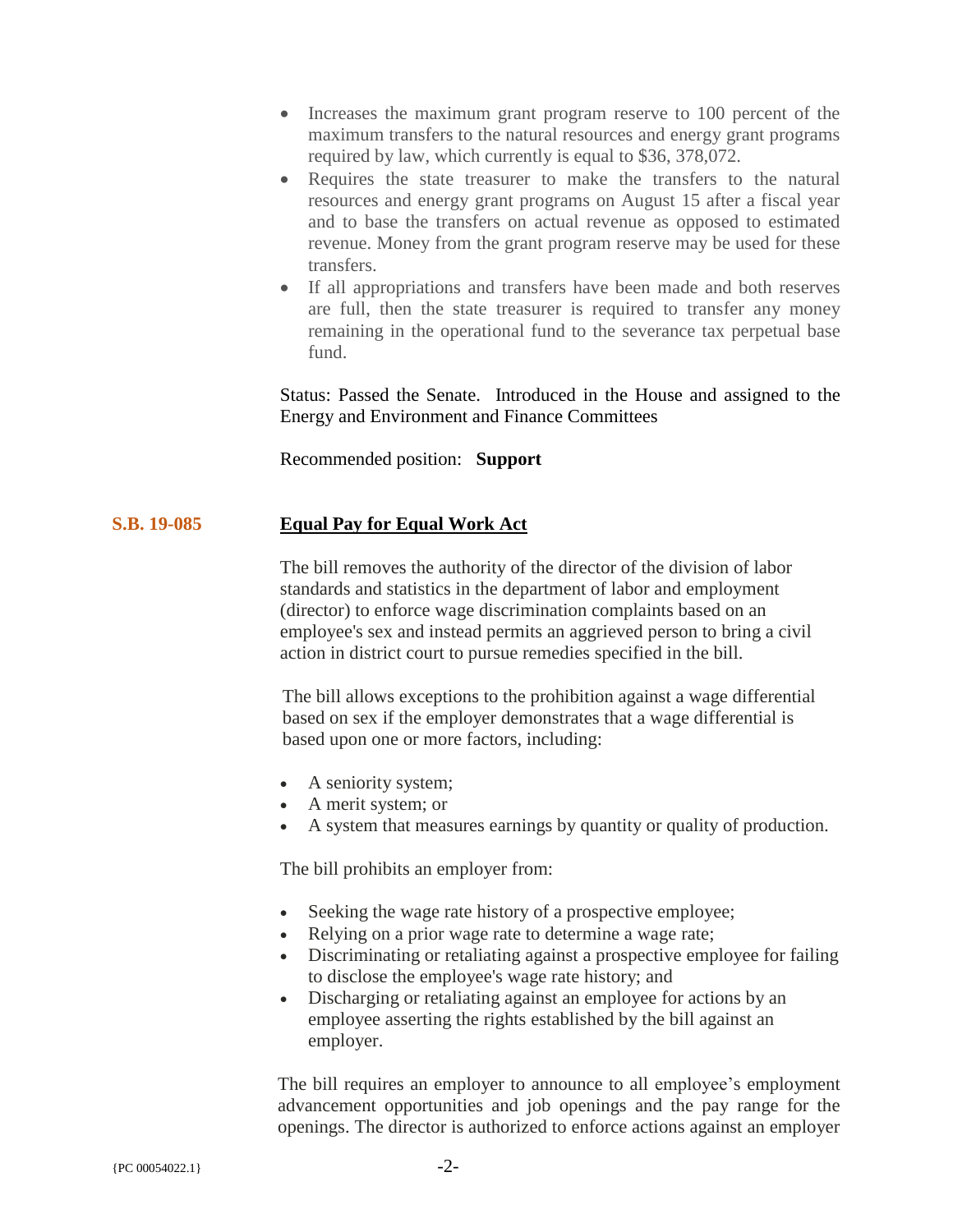concerning transparency in pay and employment opportunities, including fines of between \$500 and \$10,000 per violation.

Status: Assigned to the Senate Judiciary Committee

Recommended Position: Monitor

## **H.B. 19-1015 Recreation of the Colorado Water Institute**

The Colorado water institute was created in 1981 and automatically repealed in 2017. The bill recreates the institute.

Status: Passed the House. Introduced in the Senate and assigned to the Agriculture and Natural Resources Committee

Recommended Position: Support

## **H.B. 19-1025 Limits on Job Applicant Criminal History Inquiries**

The bill prohibits employers from:

- Advertising that a person with a criminal history may not apply for a position;
- Placing a statement in an employment application that a person with a criminal history may not apply for a position; or
- Inquiring about an applicant's criminal history on an initial application.

An employer may obtain a job applicant's criminal history at any time.

An employer is exempt from the restrictions on advertising and initial employment applications when:

- The law prohibits a person who has a particular criminal history from being employed in a particular job;
- The employer is participating in a program to encourage employment of people with criminal histories; or
- The employer is required by law to conduct a criminal history record check for the particular position.

The department of labor and employment is charged with enforcing the requirements of the bill and may issue warnings and orders of compliance for violations and, for second or subsequent violations, impose civil penalties. A violation of the restrictions does not create a private cause of action, and the bill does not create a protected class under employment anti-discrimination laws. The department is directed to adopt rules regarding procedures for handling complaints against employers.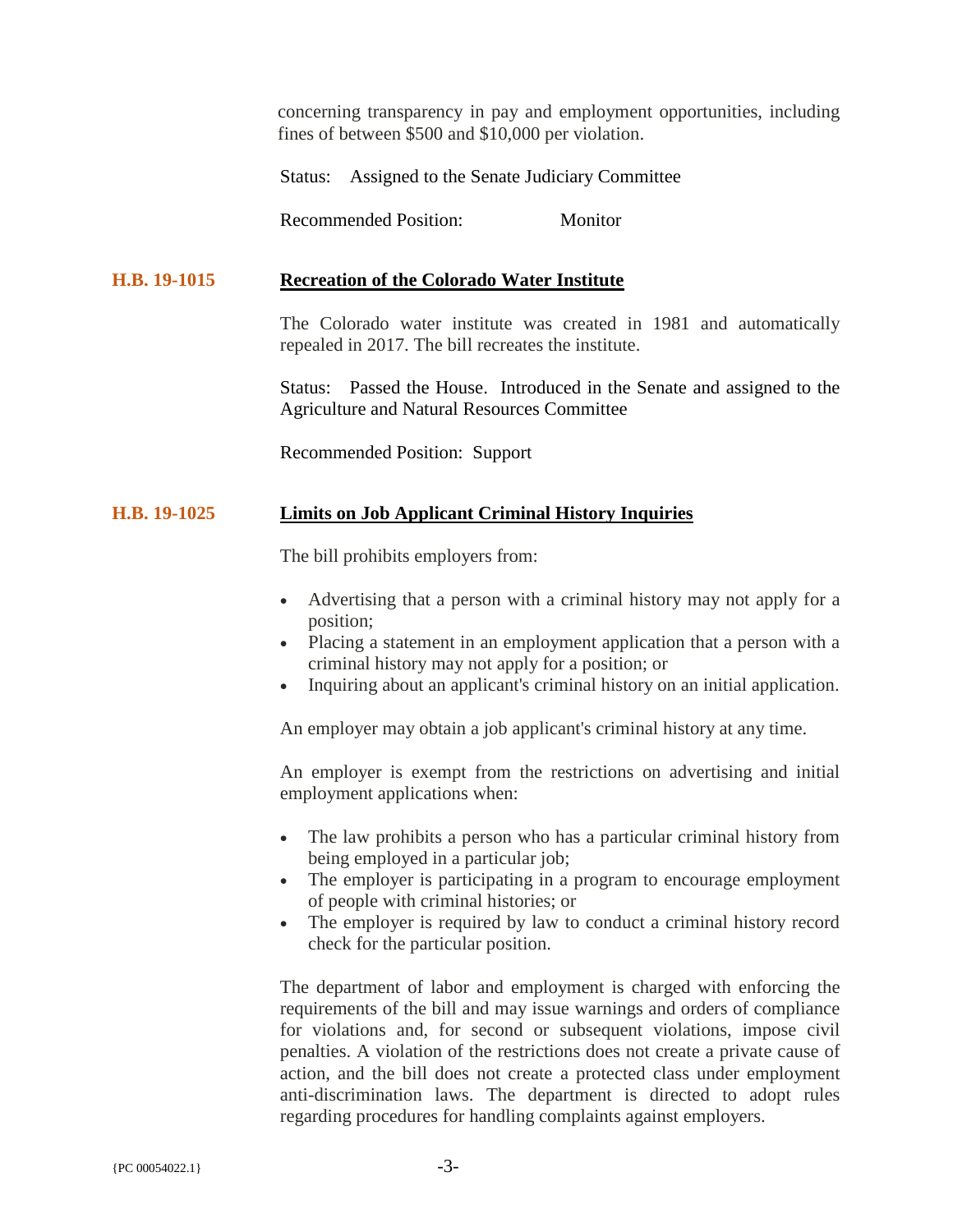Status: Assigned to the House Judiciary Committee

Recommended Position: Monitor

#### **H.B. 19-1050 Encourage Use of Xeriscape in Common Areas**

**Section 1** of the bill augments an existing law that establishes the right of unit owners in common interest communities to use water-efficient landscaping, subject to reasonable aesthetic standards, by specifically extending the same policy to limited common elements, which are owned by the community and available for use by some but not all of the unit owners.

**Sections 2 and 3** extend existing water conservation requirements, currently applicable only to certain public entities that supply water at retail and their customers, to property management districts and other special district that manage areas of parkland and open space.

Status: Passed the House. Introduced in the Senate and assigned to the Local Government Committee

Recommended Position: Support

#### **H.B. 19-1056 Election Day Holiday in Place of Columbus Day**

The bill establishes election day as a state legal holiday in place of Columbus Day.

Status: Assigned to the State, Veterans and Military Affairs Committee

Recommended Position: Monitor

#### **H.B. 19-1058 Income Tax Benefits for Family Leave**

**Section 2** of the bill establishes leave savings accounts. A leave savings account is an account with a financial institution for which the individual uses money to pay for any expense while he or she is on eligible leave, which includes:

- The birth of a child of the individual and in order to care for the child:
- The placement of a child with the individual for adoption or foster care;
- Caring for a spouse, child, or parent of the individual if the spouse, child, or parent has a serious health condition;
- A serious health condition that makes the individual unable to perform the functions of the position of the individual; or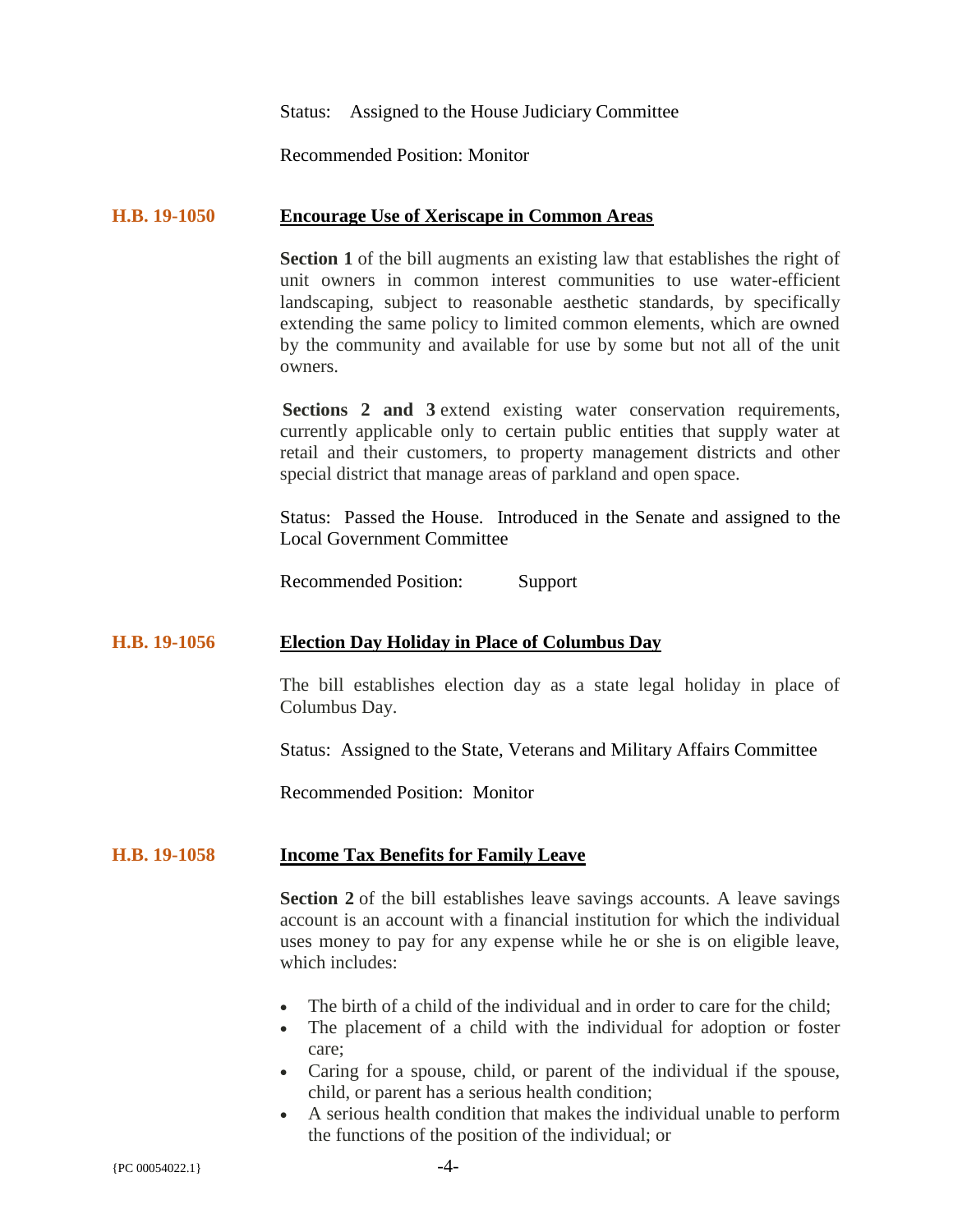• Any qualifying exigency, as determined by the United States secretary of labor, arising out of the fact that a spouse, child, or parent of the individual is on covered active duty, or has been notified of an impending call or order to covered active duty, in the United States armed forces.

An individual may annually contribute up to \$5,000 of state pretax wages to a leave savings account. Employers may also make a matching contribution to an employee's leave savings account. The department of revenue is required to establish a form about a leave savings account, and the individual must annually file this form to be eligible for the tax benefit.

**Sections 3 and 4** allow an employee and an employer to claim a state income tax deduction for amounts they contribute to the employee's leave savings account. Section 3 also allows a taxpayer to deduct any interest or other income earned on the investment during the taxable year from their leave savings account.

Regardless of how the money is deposited in the leave savings account, if an individual uses money in the account for an unauthorized purpose, then the money is subject to recapture in the year it is withdrawn and to a penalty equal to 10% of the amount recaptured.

Section 5 creates an income tax credit for an employer that pays an employee for leave that is between 6 and 12 weeks long for one of the following reasons:

- The birth of a child of the employee and in order to care for the child;
- Placement of a child with the employee for adoption or foster care; Caring for a spouse, child, or parent of the employee if the spouse, child, or parent has a serious health condition;
- A serious health condition that makes the employee unable to perform the functions of the position of the employee; or
- Any qualifying exigency, as determined by the United States secretary of labor, arising out of the fact that a spouse, child, or parent of the employee is on covered active duty, or has been notified of an impending call or order to covered active duty, in the United States armed forces.

For employers with fewer than 50 employees, the credit is equal to 50% of the amount paid, and for employers with 50 or more employees it is equal to 25% of the amount paid. The credit is not refundable, but it may be carried forward up to 5 years.

Status: Assigned to the House Finance Committee

Recommended Position: Support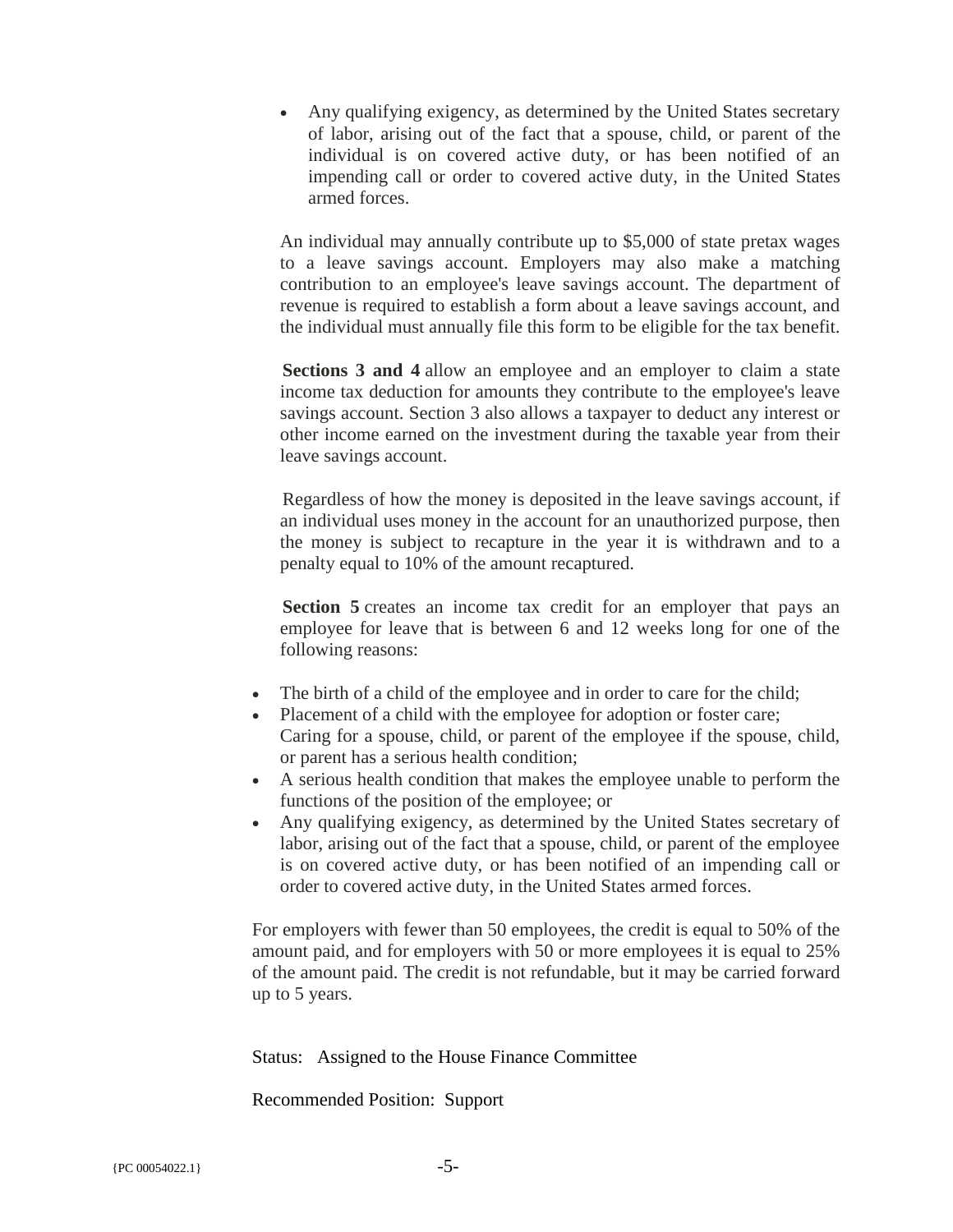## **H.B. 19-1071 Colorado Department of Public Health and Environment Water Quality Control**

This bill eliminates the requirement that the state board of health approve a municipality's entrance into a joint operating agreement with an industrial enterprise for work relating to sewerage facilities; and clarifies that the board of directors of a water conservancy district must comply with the rules of the water quality control commission concerning the manner in which watercourses of the district are used for waste disposal.

Status: Assigned to the Agriculture and Natural Resources Committee

Recommended Position: Support

#### **H.B. 19-1082 Water Rights Easements**

This bill clarifies that a ditch right-of-way, unless expressly inconsistent with the terms upon which the right-of-way was created, includes the right to construct, operate, clean, maintain, repair, and replace the ditch, to improve the efficiency of the ditch, including by lining or piping the ditch, and to enter onto the burdened property for such purposes, with access to the ditch banks, as the exigencies then existing may require, for all reasonable and necessary purposes related to the ditch.

Status: Passed the House. Introduced in the Senate and assigned to the Agriculture and Natural Resources Committee

Recommended Position: Monitor

## **H.B. 19-1087 Local Public Meeting Notices Posted on Website**

This bill requires a local government to post notices of public meetings required by the state open meetings law on the local government's website. The notices are accessible to the public at no charge. The notices shall be searchable, if feasible, by type of meeting, date and time of meeting, and agenda contents.

Status: Assigned to the Transportation and Local Government Committee.

Recommended Position: Monitor

#### **H.B. 19-1096 Right to Rest**

This bill creates the "Colorado Right to Rest Act", which establishes basic rights for people experiencing homelessness, including but not limited to the right to rest in public spaces, to shelter themselves from the elements,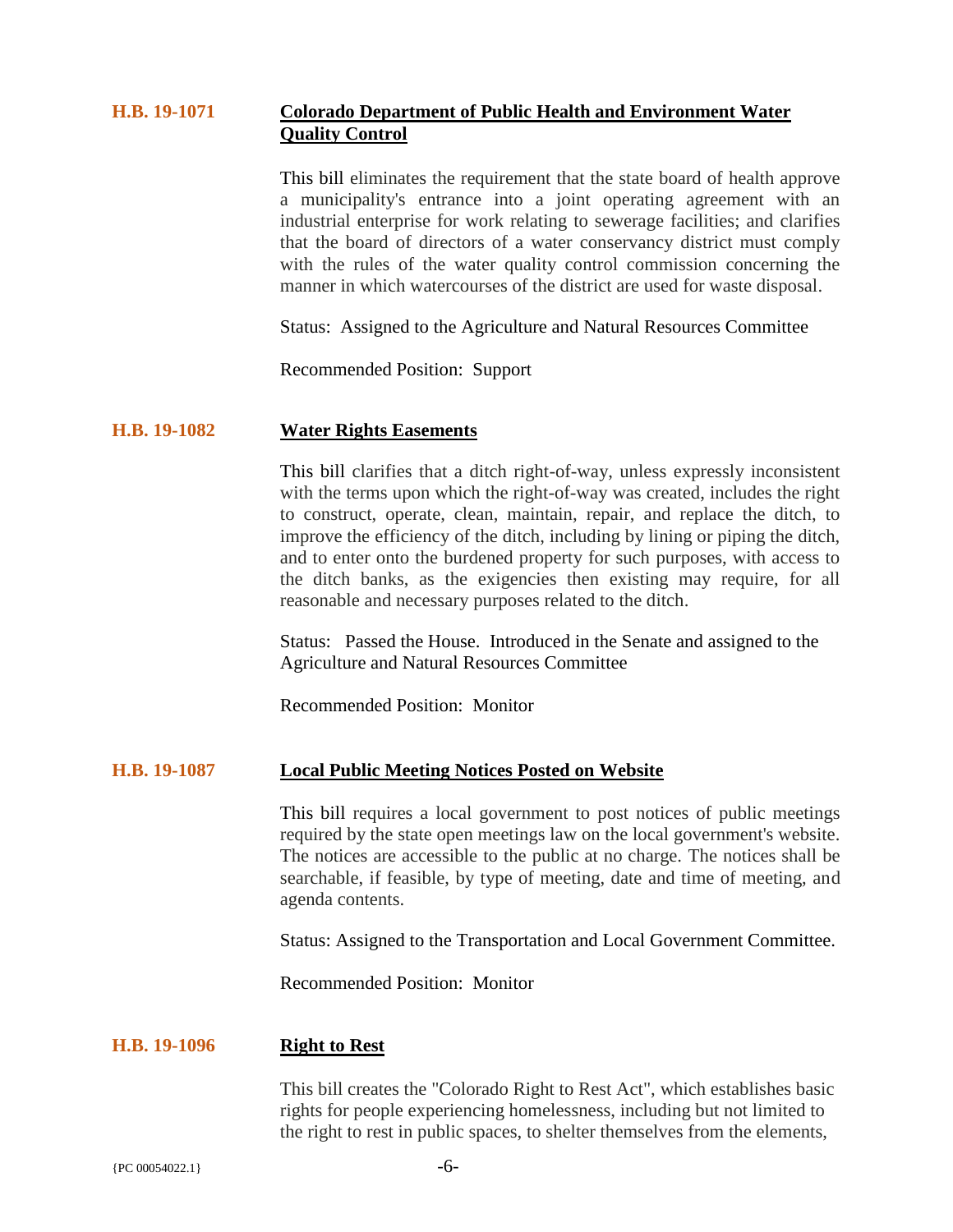to eat or accept food in any public space where food is not prohibited, to occupy a legally parked vehicle, and to have a reasonable expectation of privacy of their property.

The bill prohibits discrimination based on housing status.

The bill creates an exemption of the basic right to rest for people experiencing homelessness for any county, city, municipality, or subdivision that can demonstrate that, for 3 consecutive months, the waiting lists for all local public housing authorities contain fewer than 50 people.

The bill allows the general assembly to appropriate money from the marijuana tax cash fund to the department of local affairs for the purpose of enabling governmental entities that do not meet the exemption requirement to reduce the housing waiting lists to fewer than 50 people for at least 6 months per year.

The bill allows any person whose rights have been violated to seek enforcement in a civil action.

Status: Assigned to the House Transportation and Local Government **Committee** 

Recommended Position: Oppose

#### **H.B. 19-1108 Non-Resident Electors and Special Districts**

**Section 1** of the bill expands the definition of "eligible elector", as used in reference of persons voting in special district elections, to include a natural person who owns, or whose spouse or civil union partner owns, taxable real or personal property situated within the boundaries of the special district or the area to be included in the special district and who has satisfied all other requirements in the bill for registering to vote in an election of a special district but who is not a resident of the state.

**Section 2** prohibits a person from voting in a special district election unless that person is an eligible elector as defined by the bill. The section also requires any natural person desiring to vote at any election as an eligible elector to sign a self-affirmation that the person is an elector of the special district. The bill specifies the form the affirmation must take.

**Section 3** specifies procedures by which the eligible elector who is an eligible elector in another state becomes registered to be able to vote in the special district election. This section also contains an affirmation to be executed by the voter upon completing his or her application for registration. The oath or affirmation must be notarized by the elector.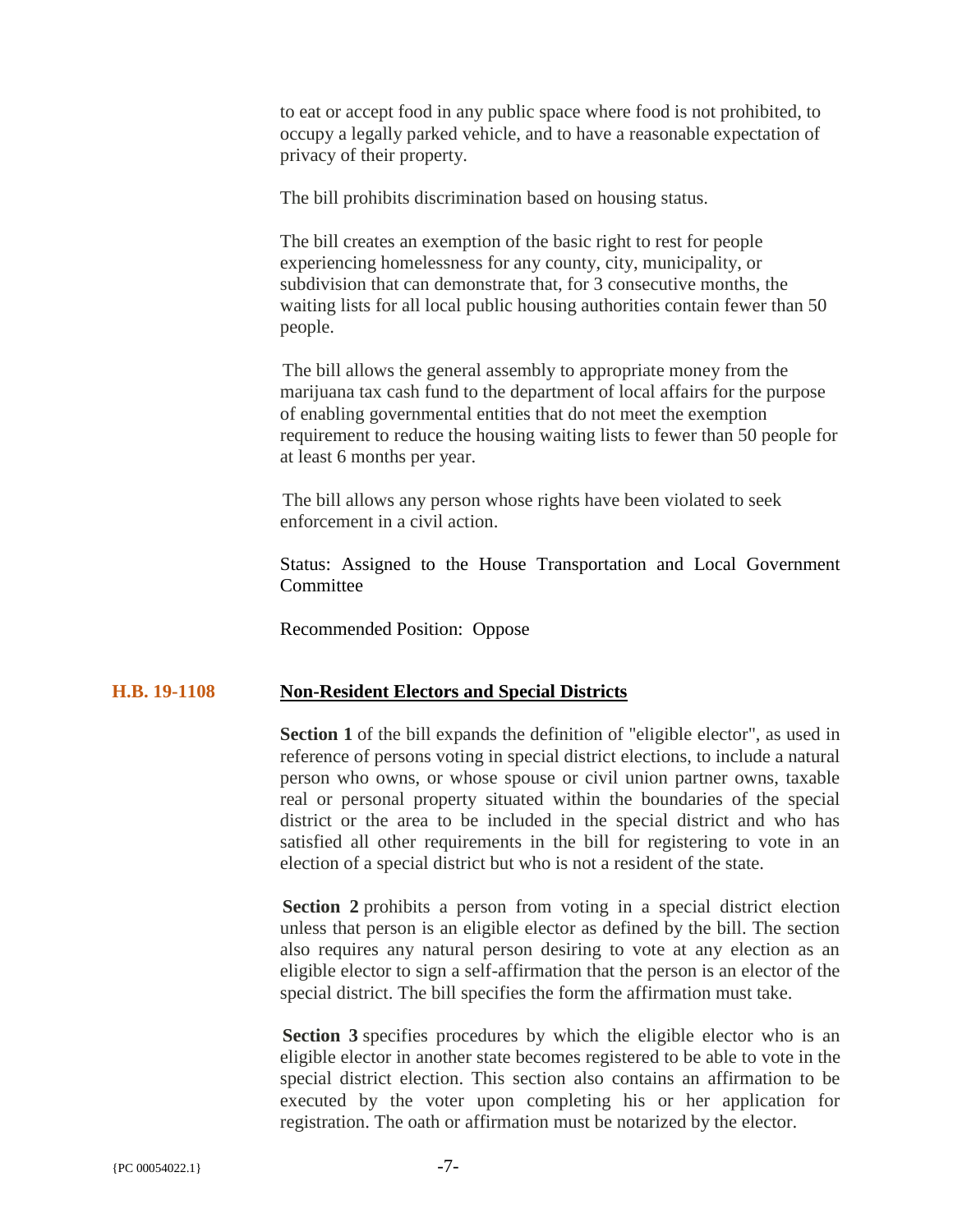Section 3 also permits any special district organized under the laws of the state, upon passage of a resolution by the board of the district (board), to allow an elector whose eligibility has been established through the procedures specified in the bill to vote for candidates for the board of directors of the special district. The bill makes clear that no person who is designated as an eligible elector is permitted to cast a ballot at any special district election without first having been registered within the time and in the manner required by the bill. The bill only applies to a special district whose board, by resolution, permits an eligible elector who is not a resident of the state to vote in elections of the special district.

A person who is designated as an eligible elector in accordance with the bill is only permitted to vote in an election of the special district with which the person has registered and for a candidate for the board of directors of the special district who is listed on the ballot of the special district with which the elector is registered. A person who is designated as an eligible elector in accordance with the bill is only permitted to vote for candidates for the board and is not authorized to vote for any other candidates or ballot issues or ballot questions that may appear on the regular ballot of the special district.

The bill describes procedures by which an eligible elector who is a resident of another state registers to vote with the special district.

The form used to register an eligible elector under the bill must contain a question asking the elector to confirm that he or she desires to receive a ballot from the special district. Unless the elector has executed the form to indicate that he or she desires to receive a ballot from the special district, the designated election official is not required to send a ballot to the elector. The special district is solely responsible for maintaining the list of nonresident owners of property within the special district who are eligible to vote in an election of the special district.

**Section 4** authorizes each special district board to select, in an exercise of its own discretion and by majority vote of the board's voting members, one or more additional board members, each of whom shall serve as a nonvoting member of the board. A member of the board appointed for this purpose must be a person who is a nonresident of the state but is otherwise eligible to cast a ballot in elections of the special district in accordance with the bill. A board with 3 members may appoint no more than one nonvoting member of the board. A board with 5 members may appoint no more than 2 nonvoting members of the board. The term of such board members is 4 years subject to renewal of one or more additional 4-year terms in the discretion of a majority of the voting members of the board. Any board member appointed for this purpose may be removed for cause at any time by a majority of the voting members of the board.

Status: Assigned to the State, Veterans and Military Affairs Committee